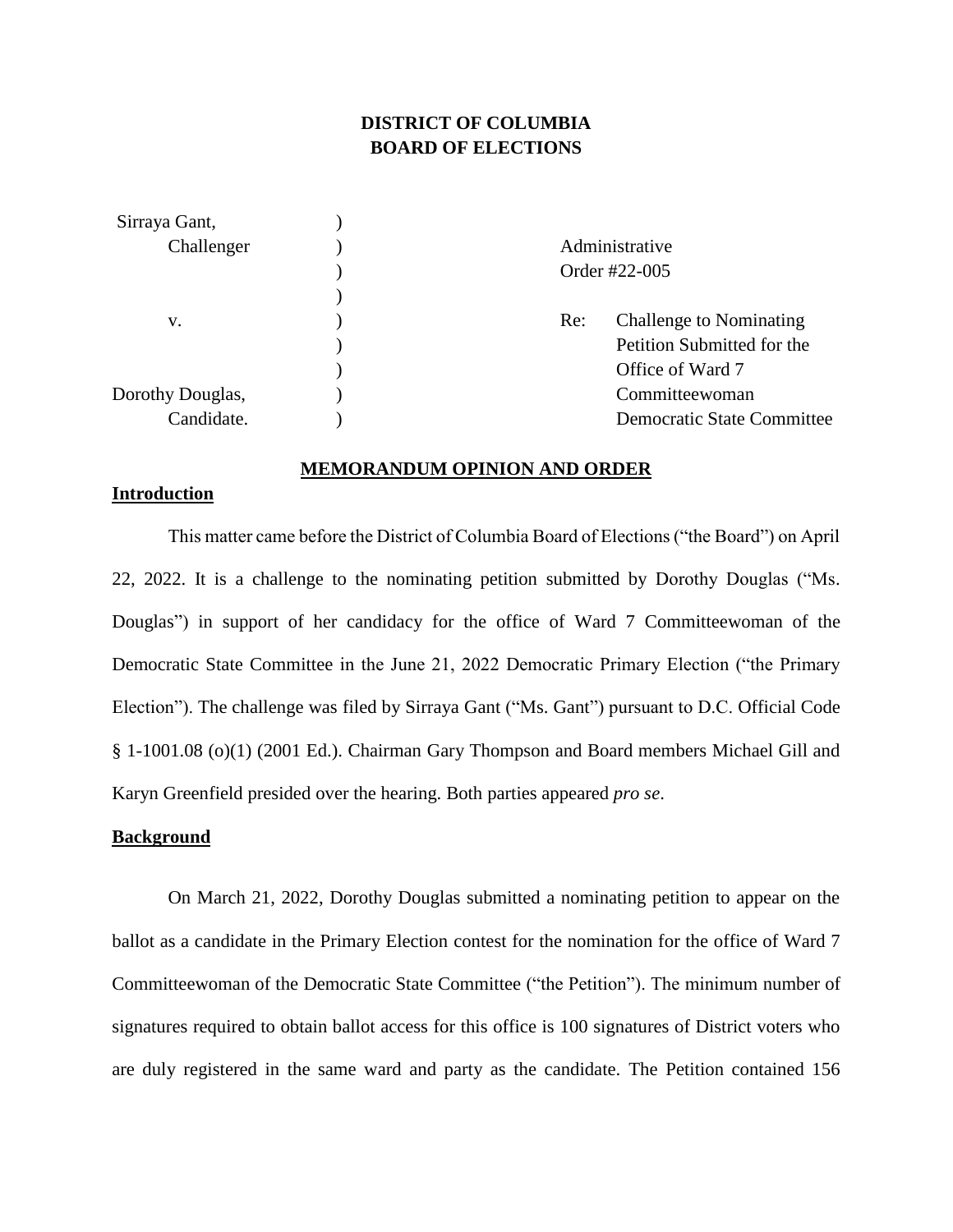signatures. Pursuant to Title 3, District of Columbia Municipal Regulations (D.C.M.R.) § 1603.1, Karen F. Brooks, the Board of Elections' Registrar of Voters ("the Registrar"), accepted all 156 signatures for review.

On March 26, 2022, the Petition was posted for public inspection for 10 days, as required by law. On April 4, 2022, the Petition was challenged by Ms. Gant, a registered voter in the District of Columbia.

Ms. Gant filed challenges to a total of 80 signatures. Specifically, the signatures and affidavits were challenged pursuant to Title 3 D.C.M.R. § 1607.1 of the Board's regulations on the following grounds: the signer is not registered; the signer, according to the Board's records, is not registered to vote at the address listed on the petition at the time the petition was signed; the signature is not dated; the petition does not include the address of the signer; the petition does not include the name of the signer where the signature is not sufficiently legible for identification; the circulator of the petition failed to complete all required information in the circulator's affidavit; the signature is not made by the person whose signature it purports to be; and the signer is not a registered to vote in the same party as the candidate at the time the petition is signed.

### **Registrar's Preliminary Determination**

The Registrar's review of the challenge indicated that a total of 39 of the 80 signature challenges were valid. Specifically, the Registrar found that five are valid because the signer is not registered to vote at the address listed on the petition at the time the petition was signed, two are valid because the petition does not include the address of the signer, four are valid because the signatures are not dated, nine are valid because the signers were not registered at the time the petition was signed, six are valid because the signer is not registered to vote in the same party as the candidate at the time the petition was signed, three are valid because the petition does not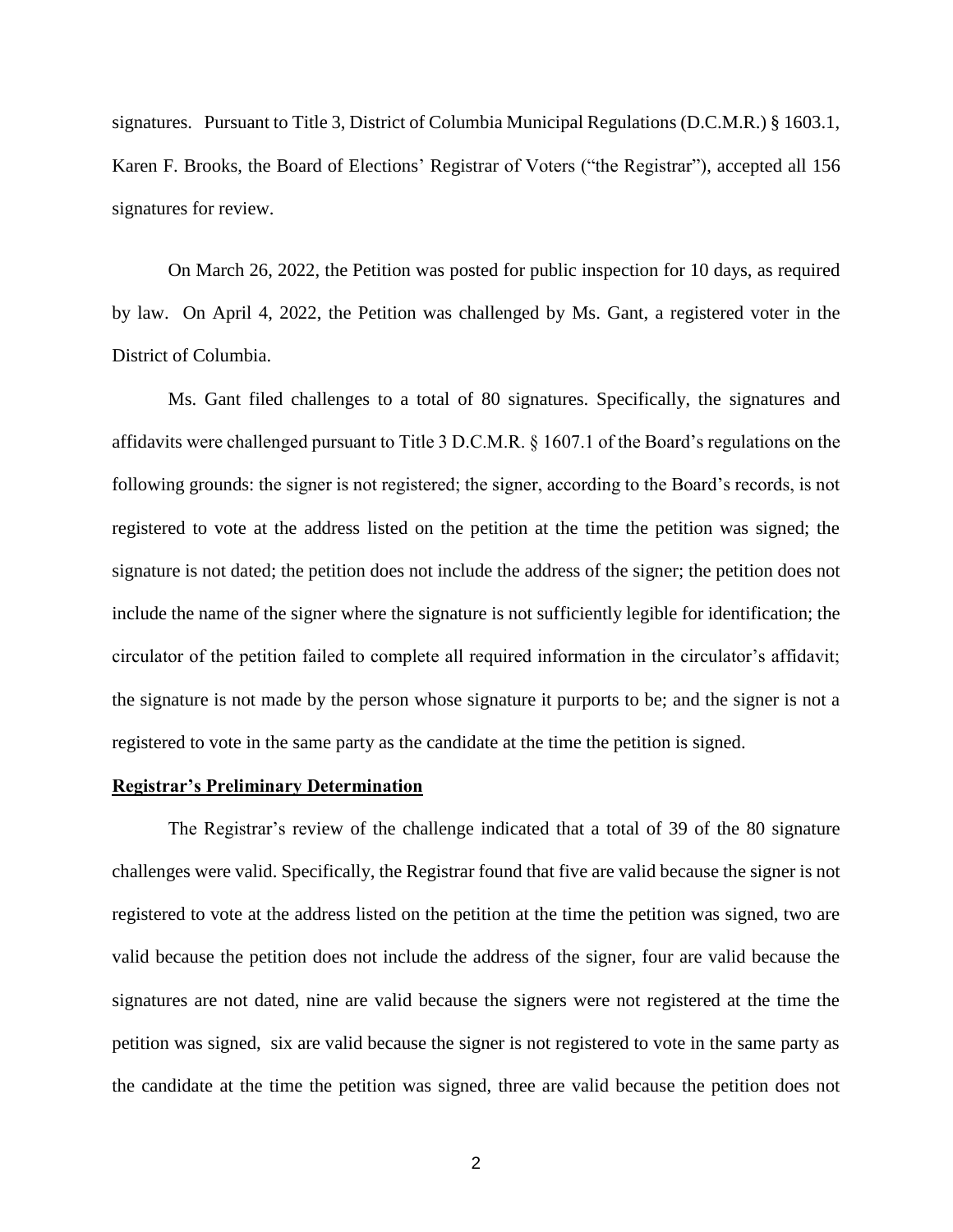include the name of the signer where the signature is not sufficiently legible for identification and ten are valid because the signer is not a registered voter in the ward from which the candidate seeks nomination at the time the petition was signed.

Accordingly, the Registrar preliminarily determined the Petition contained 117 presumptively valid signatures, which is 17 signatures over the number required for ballot access.

## **April 18, 2022 Pre-Hearing Conference**

Pursuant to title 3 D.C.M.R. § 415.1, the Office of the General Counsel convened a prehearing conference with both parties on Monday, April 18, 2022. In her findings report issued prior to the prehearing conference, the Registrar outlined her determinations with respect to the validity of each signature challenged and provided a key code explaining the notations she used to indicate the basis for upholding or denying each challenge.

Ms. Gant objected to the Registrar's decision insofar as the Registrar declined to validate challenges to signatures appearing on Petition sheets on which the date for the circulator's affidavit had been written over or otherwise marked-up.

Ms. Douglas countered that the Registrar should continue to honor those signatures. She asserted that she was the circulator of the Petition sheets at issue and that she had updated the date of her circulator affidavit as she gathered more signatures on a sheet. She maintained that the Board's staff had assured her that it was acceptable to write over or update the date of the circulator affidavit so that no signatures post-dated the date of the circulator affidavit.<sup>1</sup>

<sup>&</sup>lt;sup>1</sup> While the Registrar did not update her report following the prehearing conference, she did check the instances of changes to the circulator dates and ascertained that 59 signatures were on sheets where the change to the date of the circulator affidavit was initialed and 20 signatures were on sheets that had no initialing of the date write-over/markup. This information was emailed to the parties prior to the hearing.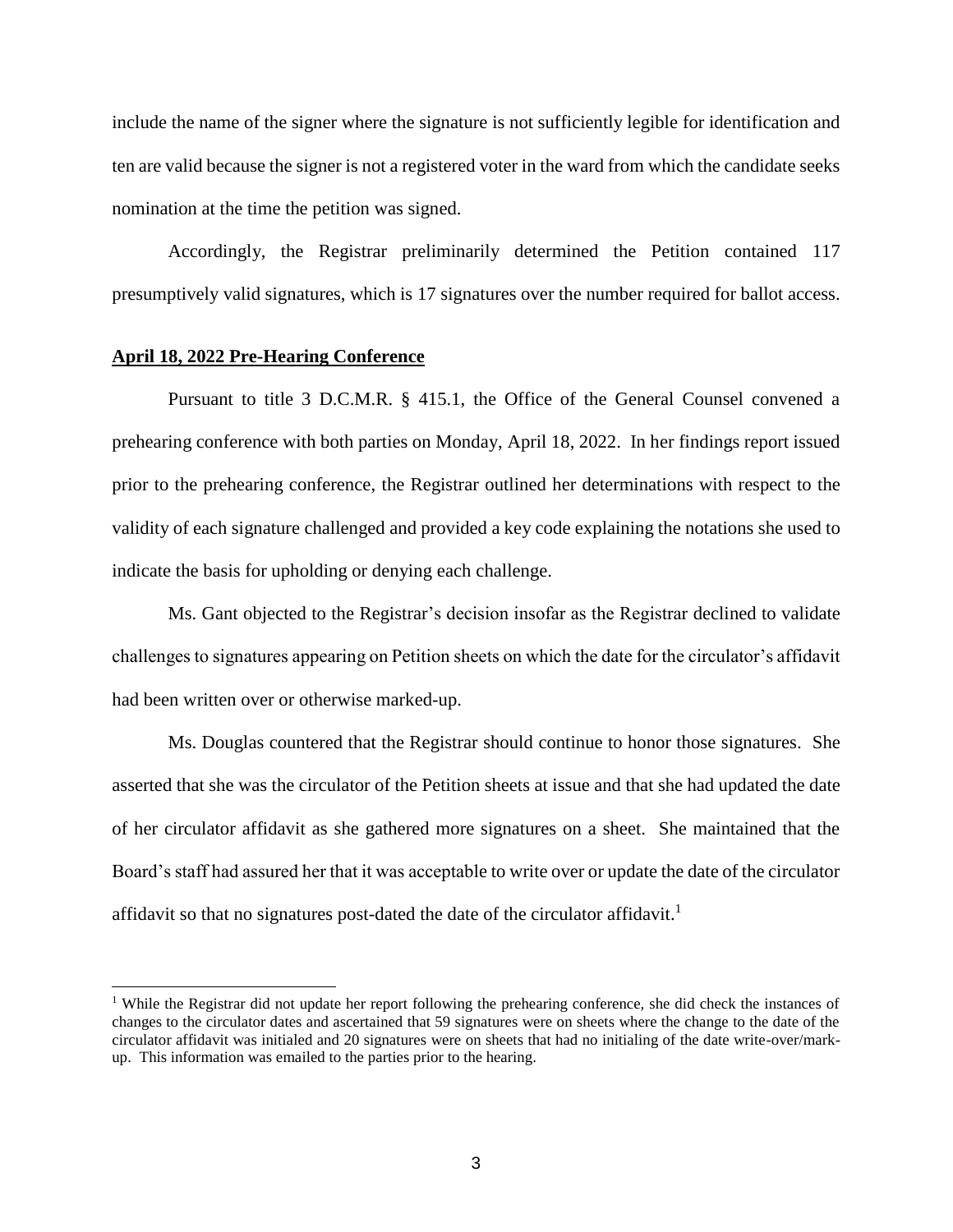#### **April 22, 2020 Board Hearing**

During the Board hearing, Ms. Gant reiterated her position that entire petition sheets should be invalidated because the date on the circulator's affidavit was written over or marked up. Ms. Douglas reiterated that she was the circulator of the sheets at issue and that she had understood that, as she continued to collect signatures, she should update the date on the circulator affidavit form at the bottom of the petition sheet.

## **Discussion**

The Board's regulations provide that the Board may waive any formal petition errors. See 3 D.C.M.R. § 1606.4. We have waived error concerning the timing of the circulator's affidavit where there was no substantial evidence that the circulator acted in a manner inconsistent with the circulator's oath. *See Moore v. Butler*, Administrative Order #20-024 (issued Sept. 4, 2020) (waiving as formal error pre-signed circulator affidavit). Ms. Douglas's modifications of the date on her circulator affidavit was intended to reflect that she was attesting to all the signatures on a petition sheet. Under these circumstances, we cannot say that she is not entitled to the same relief granted in *Moore.* We therefore credit the signatures that appear on sheets where the circulator affidavit date was written over or marked-up.

The minimum number of signatures required to obtain ballot access for this office is 100 signatures of District voters who are duly registered Ward 7 Democrats. The Petition contained a total of 156 presumptively valid signatures. While Ms. Gant filed challenges to a total of 80 signatures, only 39 of those challenges were valid. The Board upholds the finding of the Registrar that the petition contains 117 presumptively valid signatures.